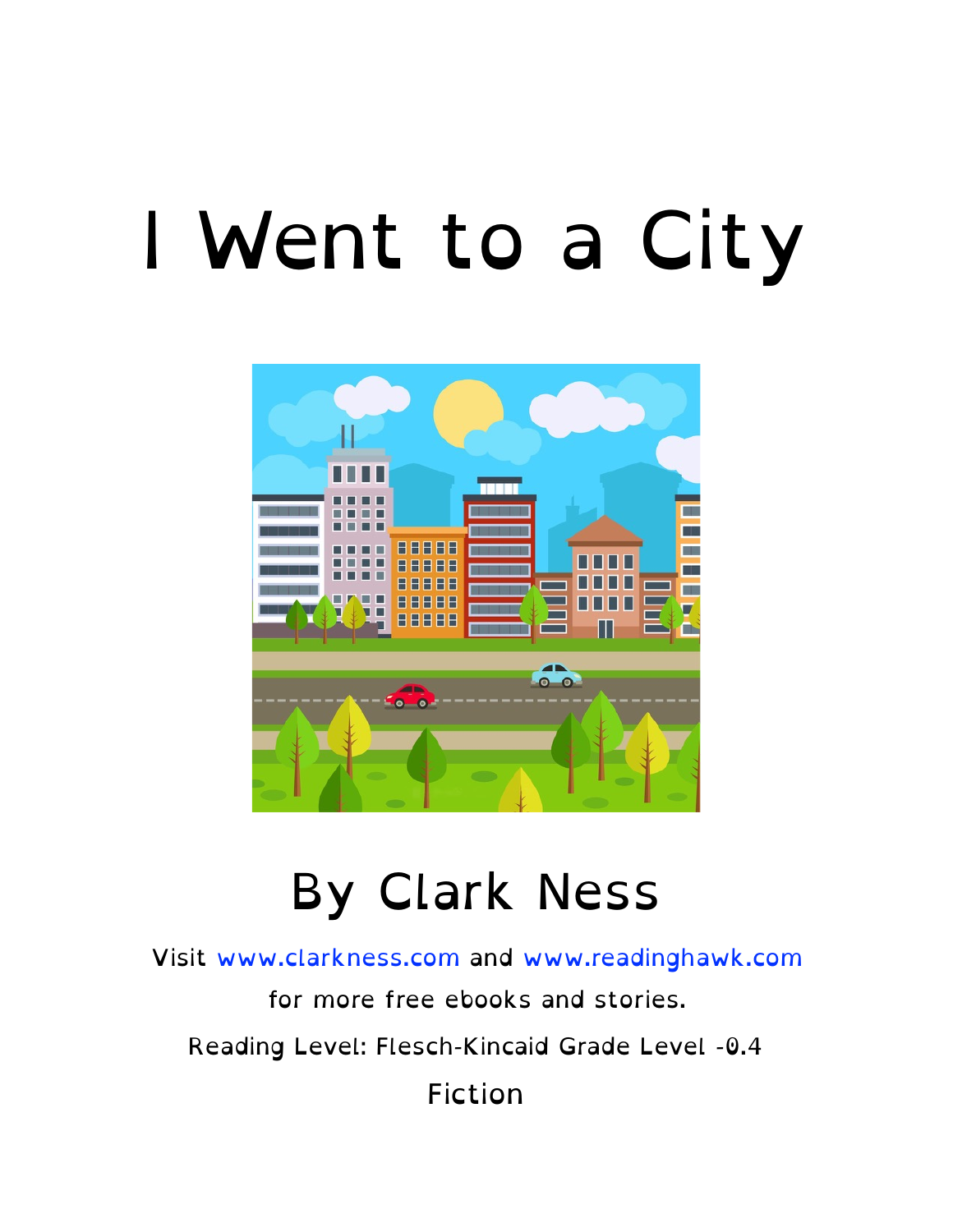

## I went to a city. I saw a train. It was a nice train.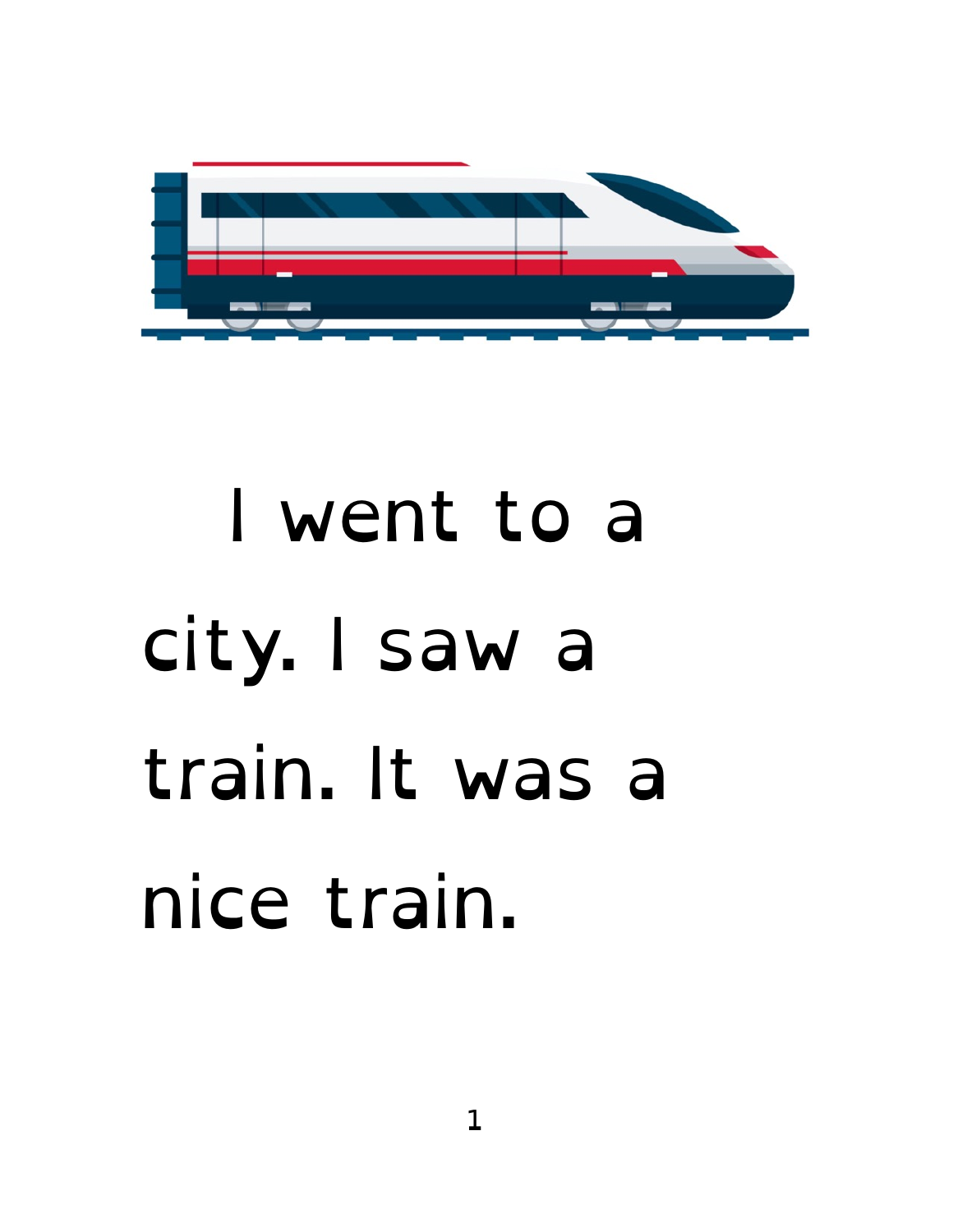

## I went to a city. I saw a bus. It was a nice bus.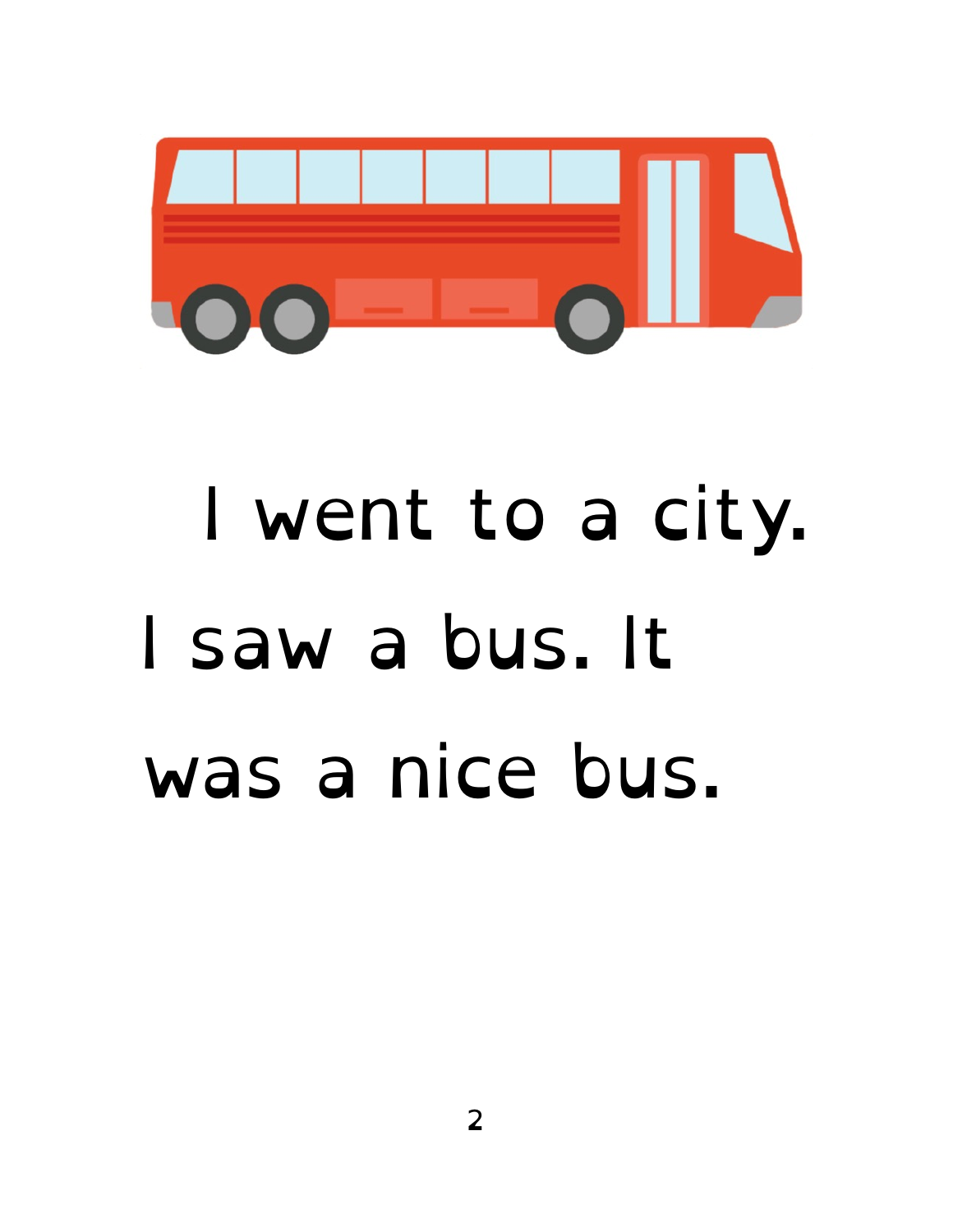

# I went to a city. A truck was there. It was a nice truck.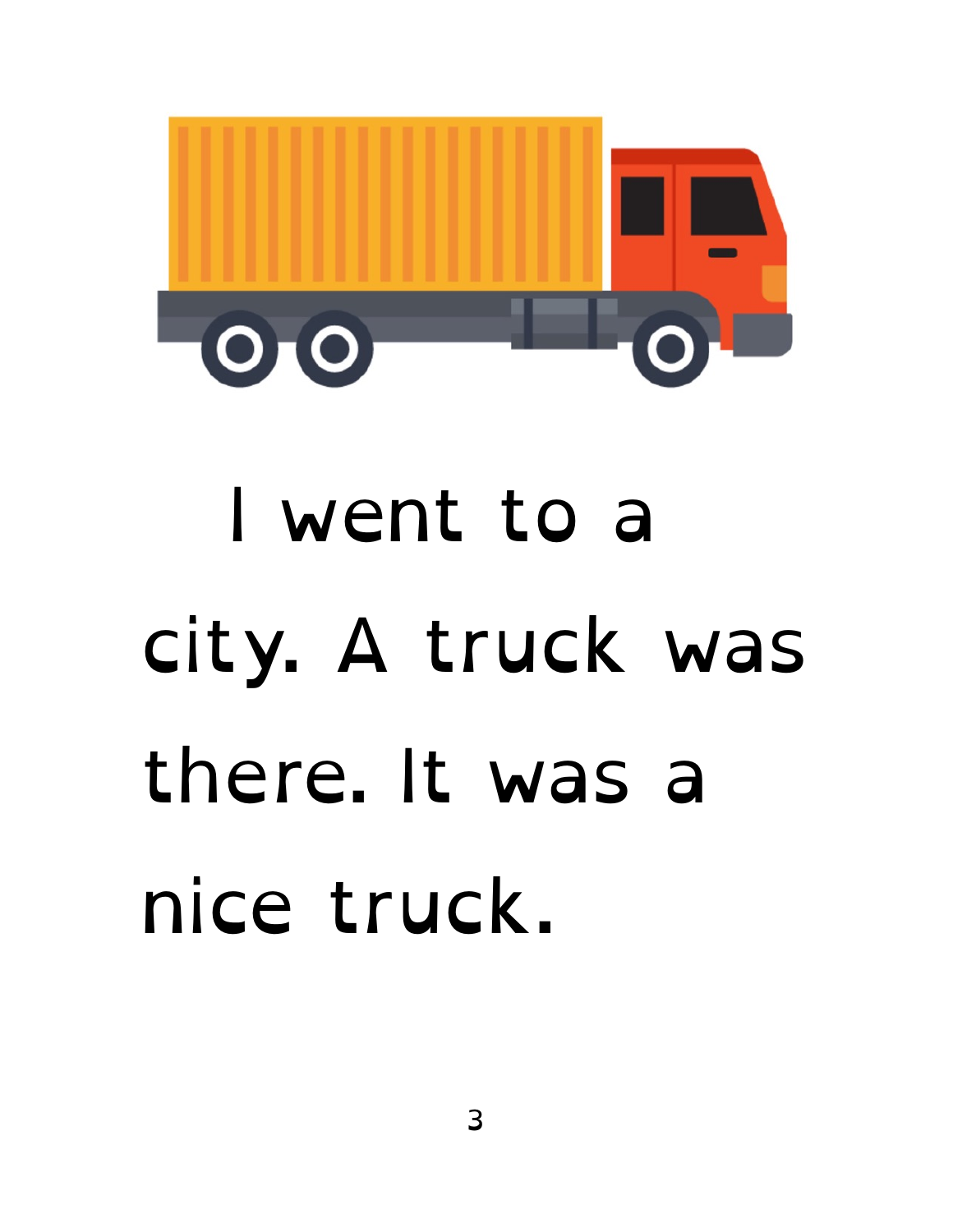

# I went to a city. A fire truck was there. It was a nice fire truck.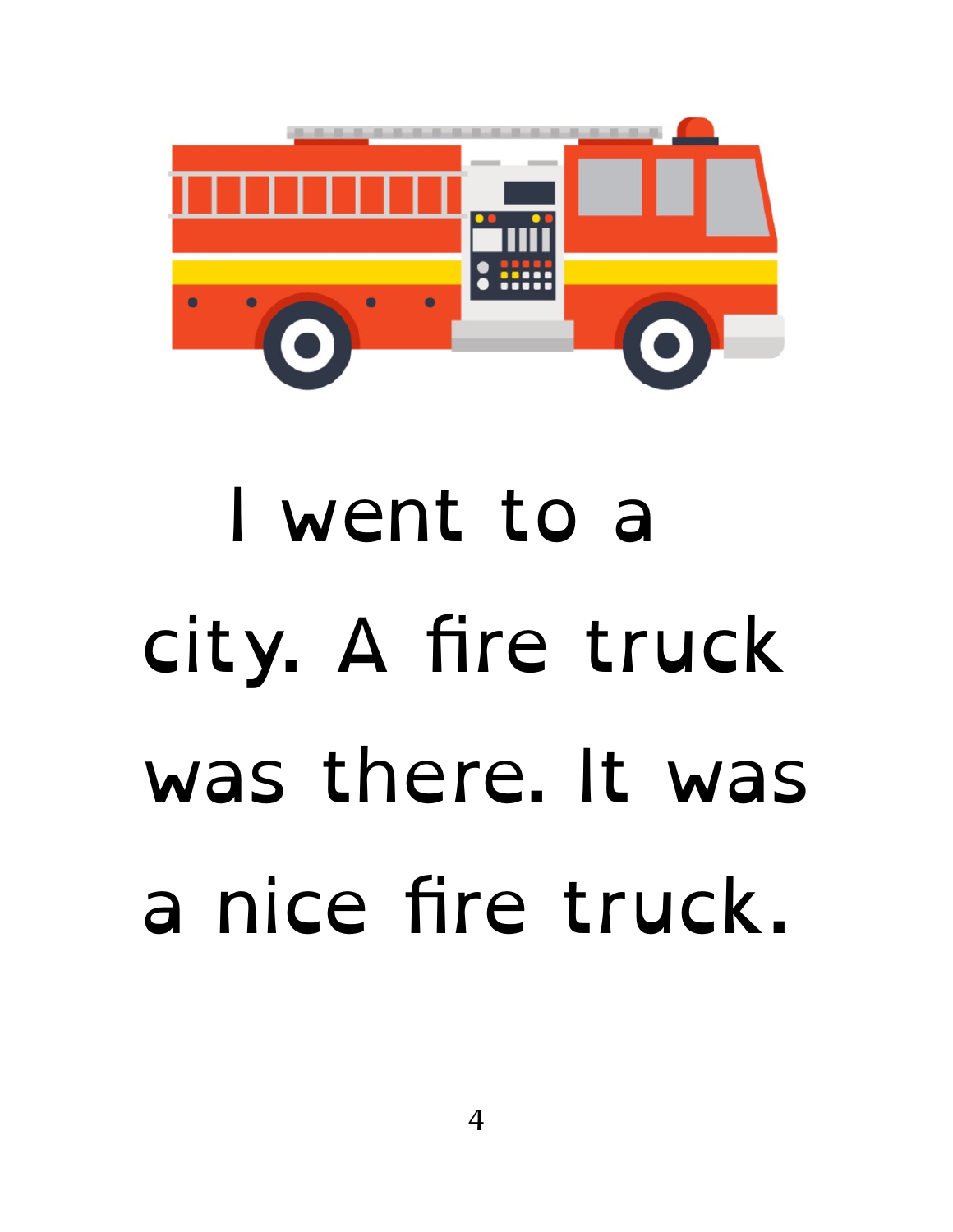

# I went to a city. An ambulance was there. It was a nice ambulance.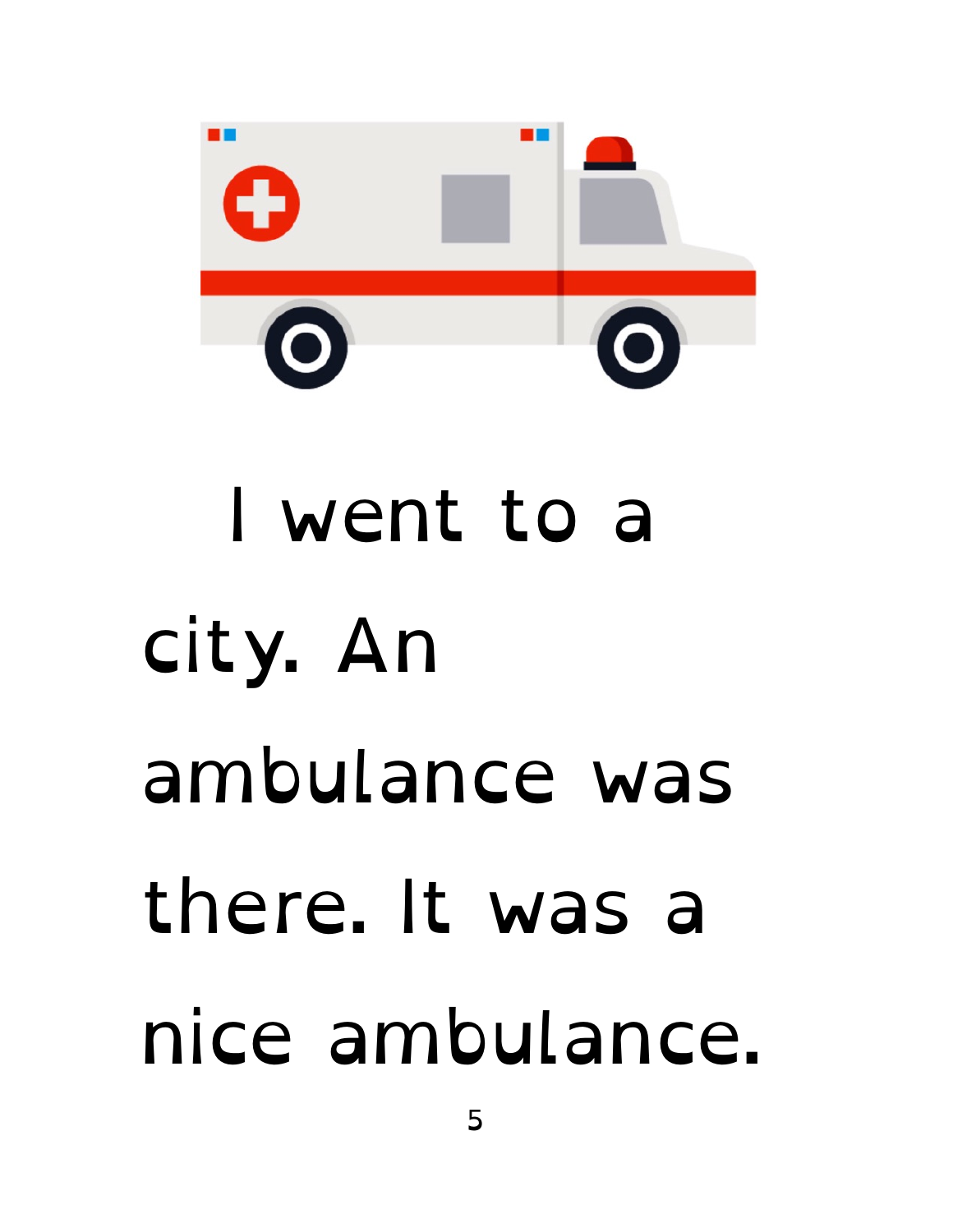

# I went to a city. There was a police car. It was a nice police

car.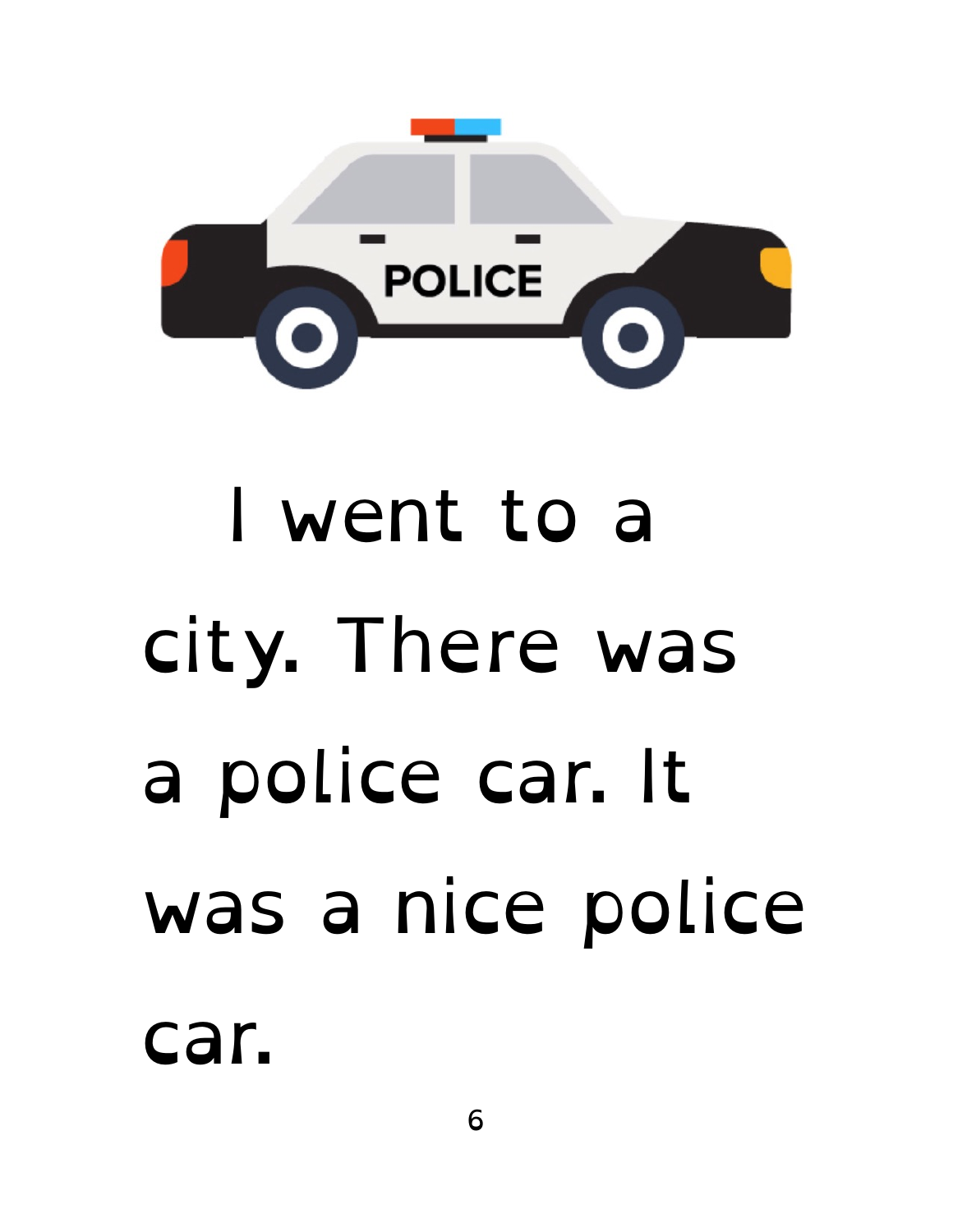

# I went to a city. There was a taxi. It was a nice taxi.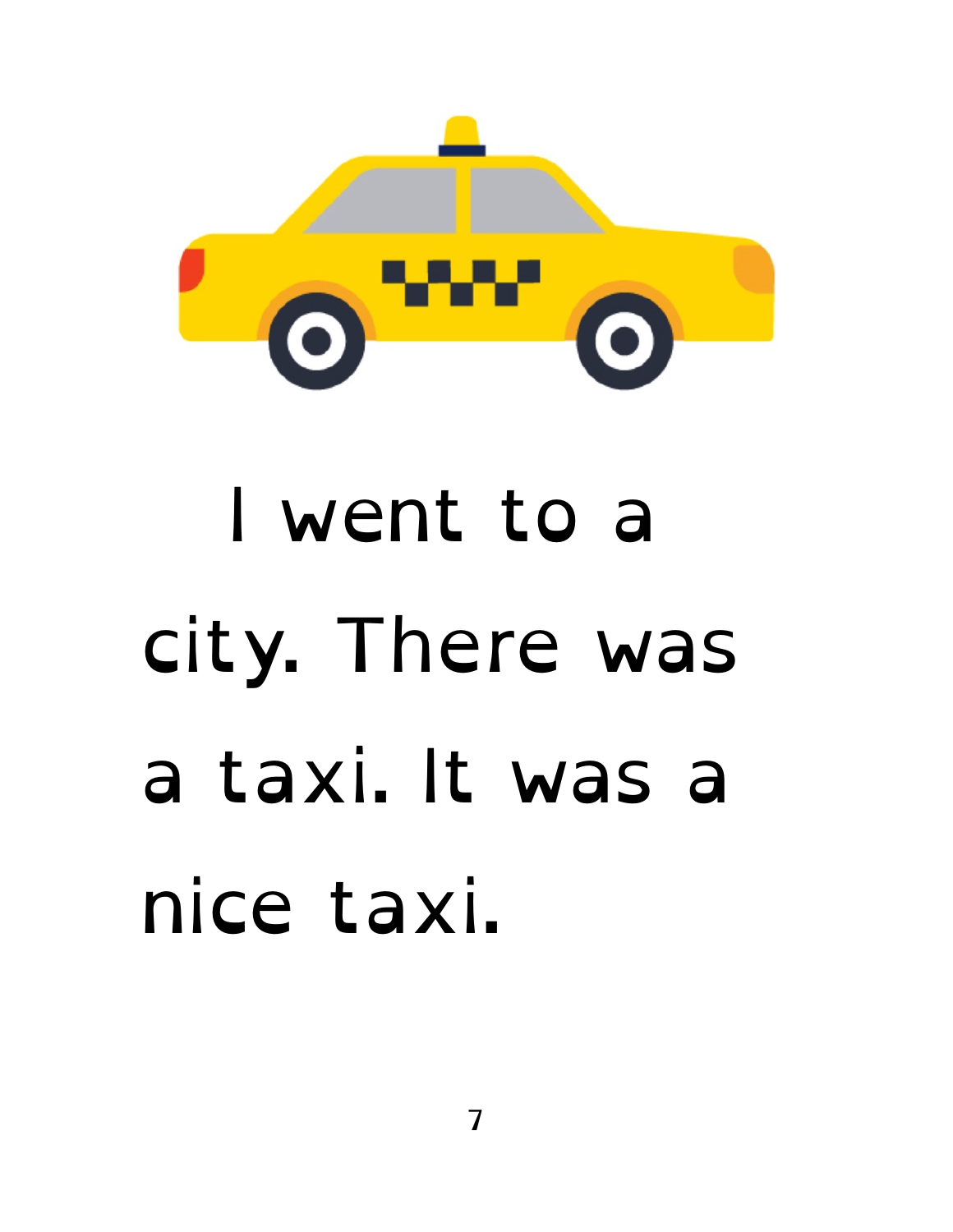

# I went to a city. There was a motorcycle. It was a nice motorcycle.